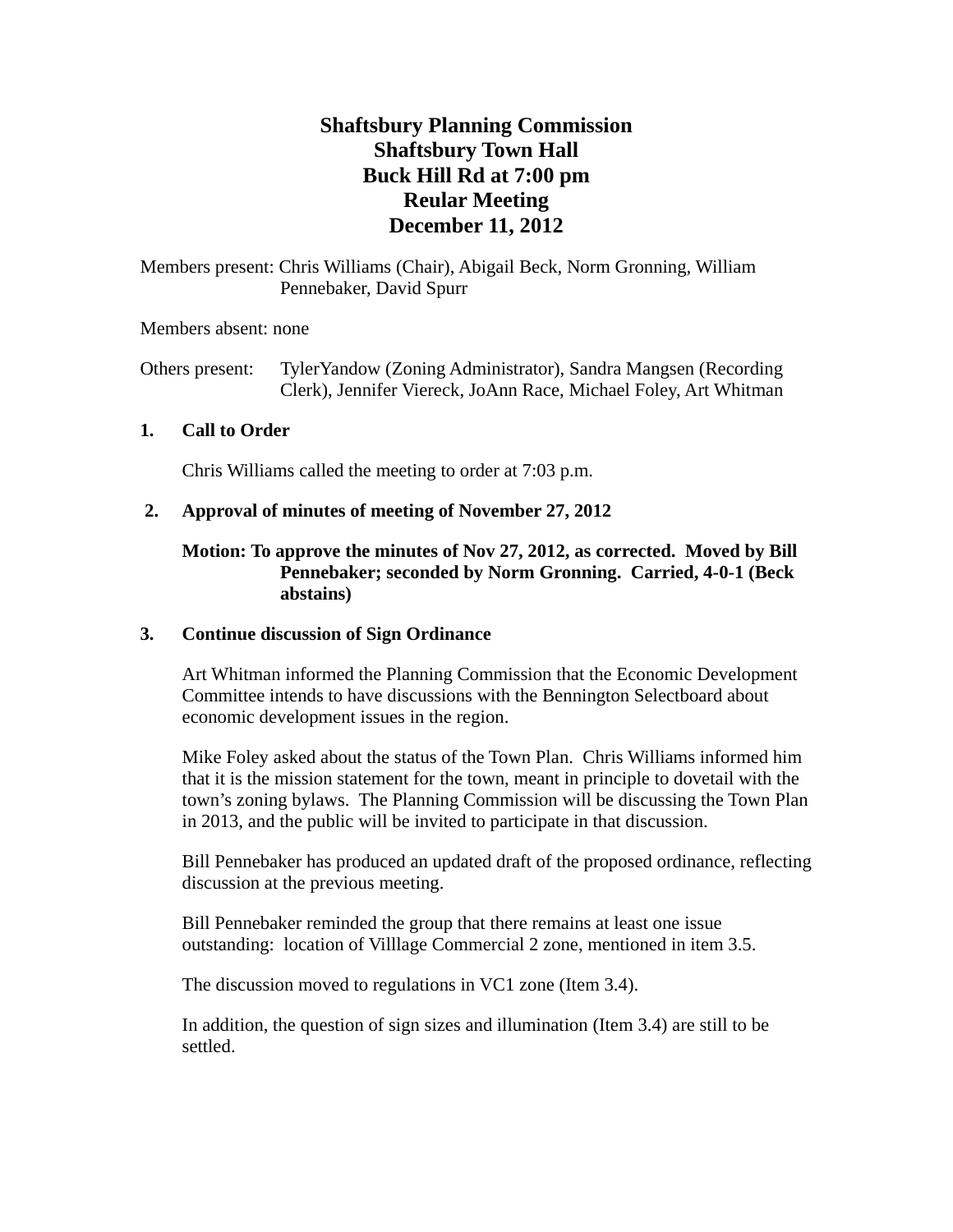Chris Williams asked Art Whitman to articulate what he wants to see in a sign ordinance. Art Whitman responded that he hopes in general to see more leniency and flexibility for businesses needing signage for advertising purposes.

David Spurr read from Pownal's regulations, as an example of one simple approach to sign regulation. In Pownal, business wishing to erect any lighted signs must seek DRB approval for conditional use; and signs may be illuminated only during business hours; the size of the signs permitted varies with zoning designation.

There followed a discussion of the availability of variances, and criteria for granting them. The conclusion was that variances are unlikely to granted for signage that is non-conforming.

Discussion re item 3.9: Should food and beverage machines be regarded as signs, and be in the sign ordinance? Whether such machines should be regulated within a sign ordinance is a matter of debate.

The discussion will be continued at a subsequent meeting.

#### **4. Review final decision document of zoning district changes in Shaftsbury Hollow**

**Motion. To adopt the decision by the Planning Commission re the request by Bob Moffitt for rezoning of the upper regions of Shaftsbury Hollow (see Rezoning Proposal for Shaftsbury Hollow, dated Nov 12, 2012). Moved by Bill Pennebaker; seconded by Abigail Beck.**

#### **Amendment (accepted by mover and seconder).**

**append to the motion: "and mail a copy to Bob Moffitt and to the Selectboard." Amendment carried, 5-0-0.** 

#### **Main motion carried, 5-0-0.**

There was a brief discussion of a letter (dated Dec 11, 2012) to the Planning Commission from Christian Heins re possible further proposals to reconsider zoning in particular areas of Shaftsbury and Granger Hollows.

#### **5. Discussion of logistics of reissuing zoning bylaws**

Bill Pennebaker has created a new digital version of the existing bylaws, including recent additions, with formatting made consistent.

The question of when to issue the bylaws is open, since there are proposals for revision awaiting Selectboard action (Highway Access Ordinance).

The discussion will be continued.